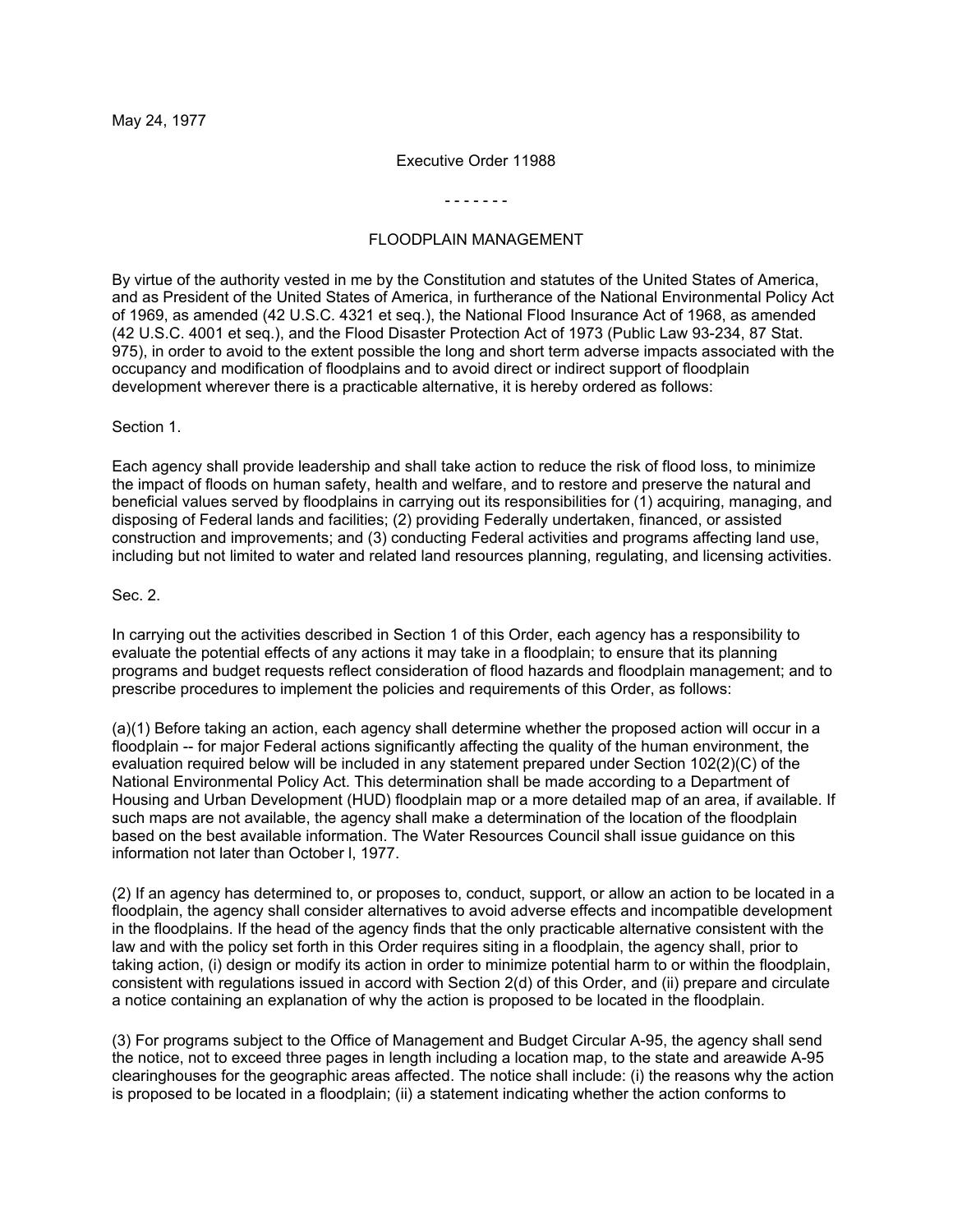applicable state or local floodplain protection standards and (iii) a list of the alternatives considered. Agencies shall endeavor to allow a brief comment period prior to taking any action.

(4) Each agency shall also provide opportunity for early public review of any plans or proposals for actions in floodplains, in accordance with Section 2(b) of Executive Order No. 11514, as amended, including the development of procedures to accomplish this objective for Federal actions whose impact is not significant enough to require the preparation of an environmental impact statement under Section 102(2)(C) of the National Environmental Policy Act of 1969, as amended.

(b) Any requests for new authorizations or appropriations transmitted to the Office of Management and Budget shall indicate, if an action to be proposed will be located in a floodplain, whether the proposed action is in accord with this Order.

(c) Each agency shall take floodplain management into account when formulating or evaluating any water and land use plans and shall require land and water resources use appropriate to the degree of hazard involved. Agencies shall include adequate provision for the evaluation and consideration of flood hazards in the regulations and operating procedures for the licenses, permits, loan or grants-in-aid programs that they administer. Agencies shall also encourage and provide appropriate guidance to applicants to evaluate the effects of their proposals in floodplains prior to submitting applications for Federal licenses, permits, loans or grants.

(d) As allowed by law, each agency shall issue or amend existing regulations and procedures within one year to comply with this Order. These procedures shall incorporate the Unified National Program for Floodplain Management of the Water Resources Council, and shall explain the means that the agency will employ to pursue the nonhazardous use of riverine, coastal and other floodplains in connection with the activities under its authority. To the extent possible, existing processes, such as those of the Council on Environmental Quality and the Water Resources Council, shall be utilized to fulfill the requirements of this Order. Agencies shall prepare their procedures in consultation with the Water Resources Council, the Director of the Federal Emergency Management Agency, and the Council on Environmental Quality, and shall update such procedures as necessary.

Sec. 3.

In addition to the requirements of Section 2, agencies with responsibilities for Federal real property and facilities shall take the following measures:

(a) The regulations and procedures established under Section 2(d) of this Order shall, at a minimum, require the construction of Federal structures and facilities to be in accordance with the standards and criteria and to be consistent with the intent of those promulgated under the National Flood Insurance Program. They shall deviate only to the extent that the standards of the Flood Insurance Program are demonstrably inappropriate for a given type of structure or facility.

(b) If, after compliance with the requirements of this Order, new construction of structures or facilities are to be located in a floodplain, accepted floodproofing and other flood protection measures shall be applied to new construction or rehabilitation. To achieve flood protection, agencies shall, wherever practicable, elevate structures above the base flood level rather than filling in land.

(c) If property used by the general public has suffered flood damage or is located in an identified flood hazard area, the responsible agency shall provide on structures, and other places where appropriate, conspicuous delineation of past and probable flood height in order to enhance public awareness of and knowledge about flood hazards.

(d) When property in floodplains is proposed for lease, easement, right-of-way, or disposal to non-Federal public or private parties, the Federal agency shall (1) reference in the conveyance those uses that are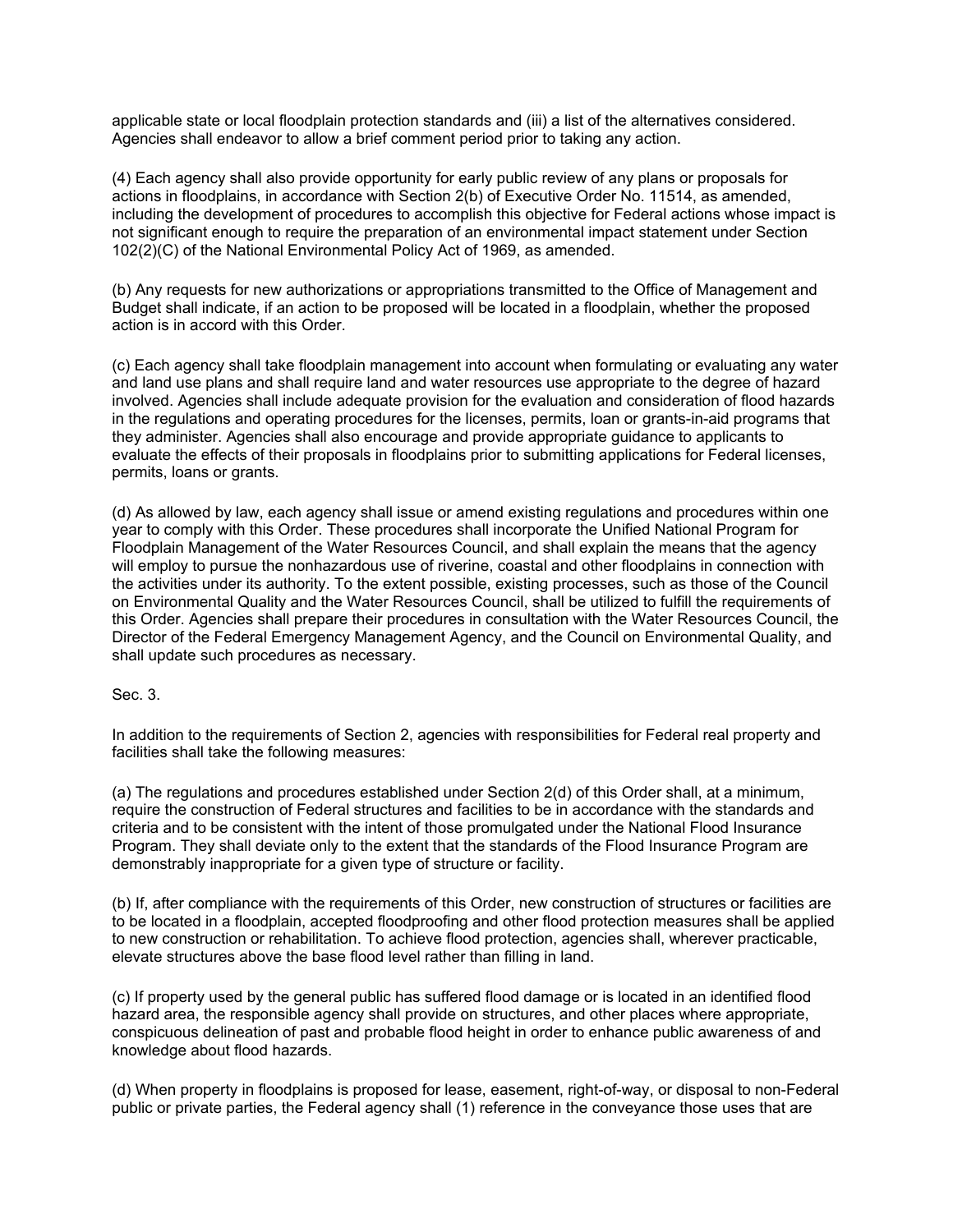restricted under identified Federal, State or local floodplain regulations; and (2) attach other appropriate restrictions to the uses of properties by the grantee or purchaser and any successors, except where prohibited by law; or (3) withhold such properties from conveyance.

# Sec. 4.

In addition to any responsibilities under this Order and Sections 202 and 205 of the Flood Disaster Protection Act of 1973, as amended (42 U.S.C. 4106 and 4128), agencies which guarantee, approve, regulate, or insure any financial transaction which is related to an area located in a floodplain shall, prior to completing action on such transaction, inform any private parties participating in the transaction of the hazards of locating structures in the floodplain.

# Sec. 5.

The head of each agency shall submit a report to the Council on Environmental Quality and to the Water Resources Council on June 30, 1978, regarding the status of their procedures and the impact of this Order on the agency's operations. Thereafter, the Water Resources Council shall periodically evaluate agency procedures and their effectiveness.

## Sec. 6.

As used in this Order: (a) The term "agency" shall have the same meaning as the term "Executive agency" in Section 105 of Title 5 of the United States Code and shall include the military departments; the directives contained in this Order, however, are meant to apply only to those agencies which perform the activities described in Section l which are located in or affecting floodplains.

(b) The term "base flood" shall mean that flood which has a one percent or greater chance of occurrence in any given year.

(c) The term "floodplain" shall mean the lowland and relatively flat areas adjoining inland and coastal waters including floodprone areas of offshore islands, including at a minimum, that area subject to a one percent or greater chance of flooding in any given year.

## Sec. 7.

Executive Order No. 11296 of August 10, 1966, is hereby revoked. All actions, procedures, and issuances taken under that Order and still in effect shall remain in effect until modified by appropriate authority under the terms of this Order.

## Sec. 8.

Nothing in this Order shall apply to assistance provided for emergency work essential to save lives and protect property and public health and safety, performed pursuant to Sections 305 and 306 of the Disaster Relief Act of 1974 (88 Stat. 148, 42 U.S.C. 5145 and 5146).

## Sec. 9.

To the extent the provisions of Section 2(a) of this Order are applicable to projects covered by Section 104(h) of the Housing and Community Development Act of 1974, as amended (88 Stat. 640, 42 U.S.C. 5304(h)), the responsibilities under those provisions may be assumed by the appropriate applicant, if the applicant has also assumed, with respect to such projects, all of the responsibilities for environmental